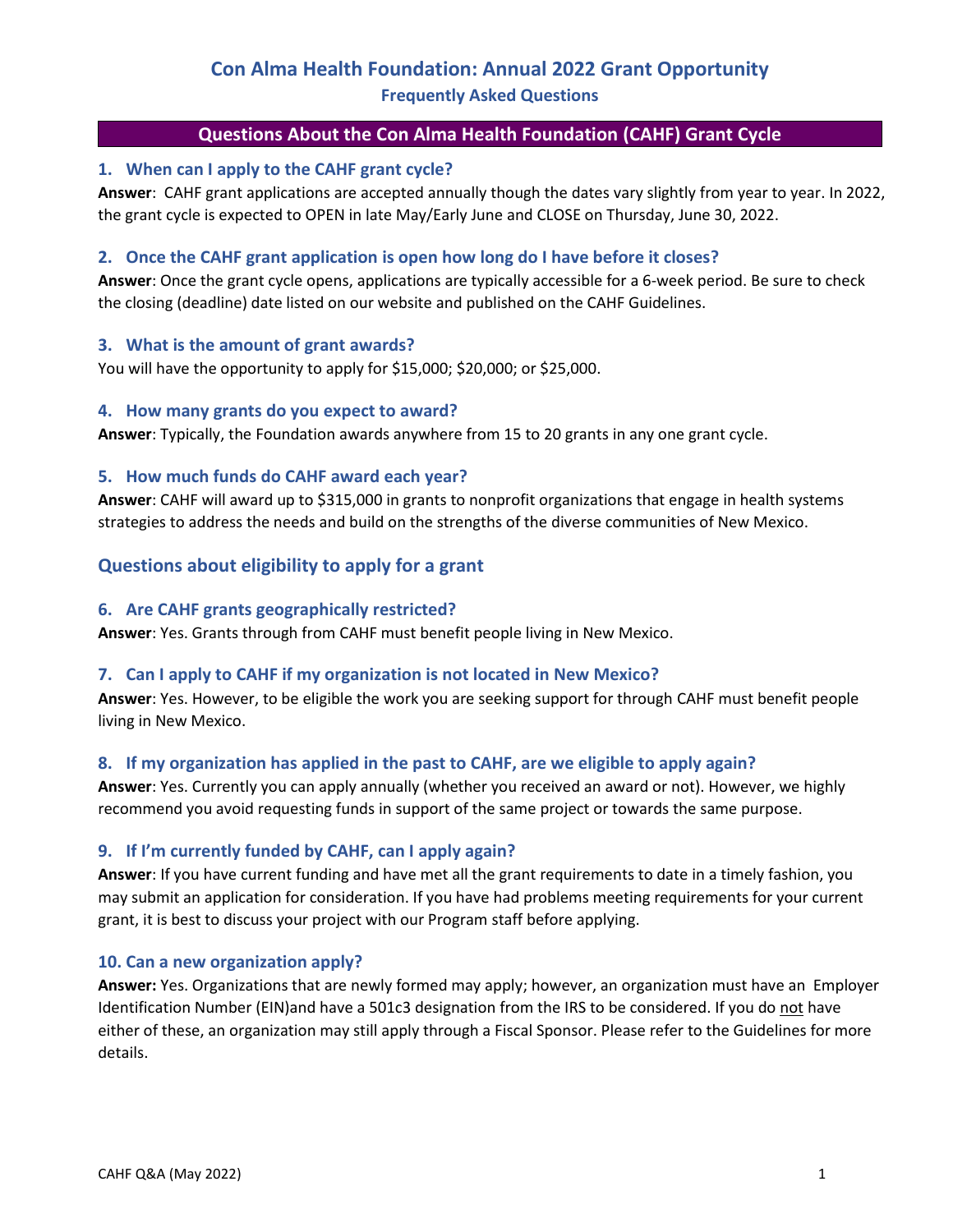# **Con Alma Health Foundation: Annual 2022 Grant Opportunity Frequently Asked Questions**

# **11. Can we submit more than one application for funding if we have several different things that need support?**

**Answer**: No, only one application to CAHF will be considered in any one year. An organization that is serving as a Fiscal Sponsor for a project/group, may submit its own application as the role of Fiscal Sponsor will not disqualify the Fiscal Sponsor from submitting its own application for consideration.

# **Questions About Funding**

# **12. When will I know if the application submitted will be funded?**

**Answer:** Decisions are typically made early during the fourth quarter of the year by the Con Alma Health Foundation Board of Trustees based on recommendations from the CAHF Grant Making Committee. Organizations will typically be notified by mid-November.

# **13. If my application is successful, when will we receive the funds?**

**Answer:** Funds will be disbursed in late November/early December.

# **14. Can these funds be used to support salaries?**

**Answer**: Yes. We recognize the importance of providing support for those who will accomplish the key activities outlined in your application. The project budget template includes salaries (personnel) as an option; be sure to include the rationale. As noted in the Guidelines "show association between proposed expenses/costs and the desired outcomes."

# **15. We are thinking through a coalition proposal with several key partners. Can each organization submit an individual proposal for their piece of the work, or would a joint proposal be better?**

**Answer:** Submission of a single, joint proposal is recommended – submitted by the 'lead' organization identified by the coalition or collaborative. Doing so will ensure the application reflects the coalition's vision, goals, activities, and outcomes. The proposed budget may include resource needs of coalition partners for their participation.

# **16. Why does CAHF only fund 501(c)(3) nonprofit organizations?**

**Answer**: Different types of foundations are set up to operate in various ways and fund various purposes. Based on New Mexico state law and IRS regulations governing CAHF, we can only make grants to 501(c)(3) organizations.

### **Questions About The Application**

# **17. Do I need to use a budget template?**

**Answer:** Yes. The online application requires completion of a project budget template that includes the project's total revenues (secured and pending) and expenses (for the full project and for costs specifically requested from CAHF).

# **18. Will I need to upload the organization's annual operating budget?**

**Answer:** Yes. In addition to completing the project budget you are asked to "upload a copy of the organization's general operating budget, showing all revenue sources and major expense categories, for the most current fiscal year." Please refer to the Guidelines for more details.